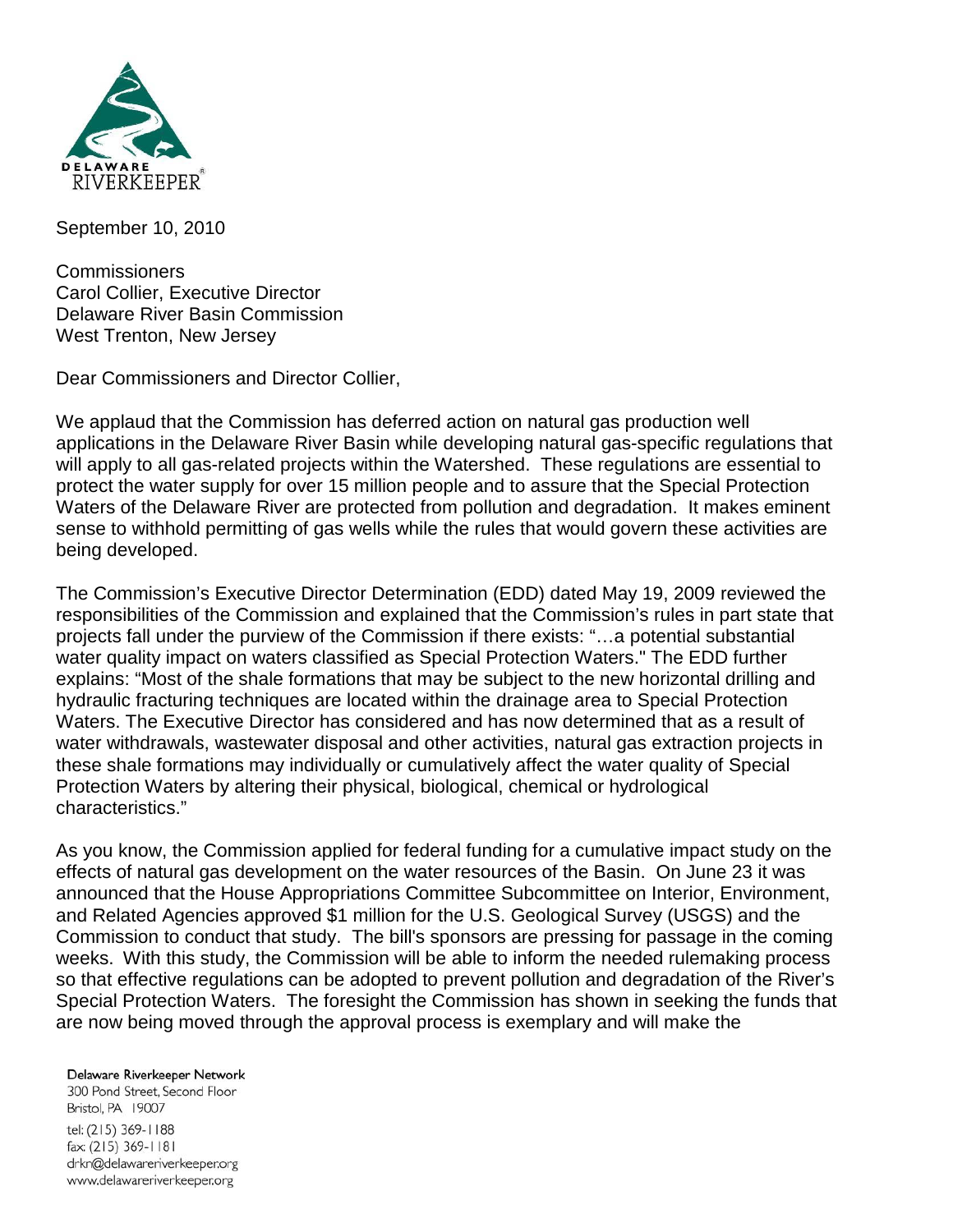Commission's goals set in the EDD possible. We are, as a Watershed community, at the beginning of a planning and regulatory process that appropriately reflects the gravity of the new expected activity and applies an approach that brings both science and sound planning policies to this task.

However, there are pitfalls ahead. First, the Commission announced in July that it is fasttracking its natural gas regulations. A letter submitted by New Jersey Commissioner Bob Martin dated July 13, 2010, urged that regulations be promulgated no later than September 30, 2010. Apparently in response to this letter, the Commission has agreed to issue draft regulations by that date and adopt final regulations by the end of the year. But this is prior to the cumulative impact study that is being funded by the federal government to assess the impacts of natural gas development in the Basin. This study is essential to developing appropriate rules. Further, this schedule does not allow for adequate public participation in the critical rulemaking. This issue, as you know, has resulted in more public comments than any other single issue in the Commission's history. The public has a deep desire for a robust public participation process regarding these regulations.

The second pitfall is that the Commission is not deferring action on water withdrawals and wastewater discharges and that a number of "exploratory" wells have been "grandfathered", avoiding Commission approval. The EDD identifies water withdrawals, wastewater discharges and all activities related to natural gas development as potential threats to water resources. Yet the Commission is allowing these exempted activities to move ahead before specific regulations are adopted. This apparent acceptance of the risk of pollution and degradation is not consistent with the determinations of the Commission, including the 2009 EDD and the Supplemental EDD of June 14, 2010, and has the potential to result in environmental harm that cannot be undone. The Commission's considered approach is in danger of unraveling.

The practical problem posed by this loophole is that several water withdrawal applications for hydraulic fracturing of gas wells are being moved through the Commission's approval process prematurely. Stone Energy received approval July 14 for .70 million gallons of water per day (mgd) from the West Branch of the Lackawaxen River and 2 new withdrawal applications have been filed recently: XTO Energy for 0.25 mgd from Oquaga Creek (flows to the West Branch Delaware River) in Broome County, NY and up to 200,000 gpd of water from the Village of Deposit's wells in the West Branch of the Delaware River Watershed in Broome and Delaware Counties, NY for Newfield Appalachia PA's gas wells. All these withdrawals are within Special Protection Waters and display the beginning of a rush for water that should be on hold.

We, the undersigned, respectfully request:

- The Commission defers all action on natural gas, including the issuance of draft natural gas regulations, until the cumulative impact study on the impacts of natural gas development on the water resources of the Basin is concluded so that these findings may inform the rulemaking process to prevent pollution and degradation of the waters of the Basin and the River's Special Protection Waters.
- No action is taken to approve water withdrawals, wastewater discharges, and development of natural gas from all geologic formations until natural gas-specific regulations are adopted and further that all test wells, regardless of permitting status by the States, be held in abeyance and included in the Commission's review and approval program.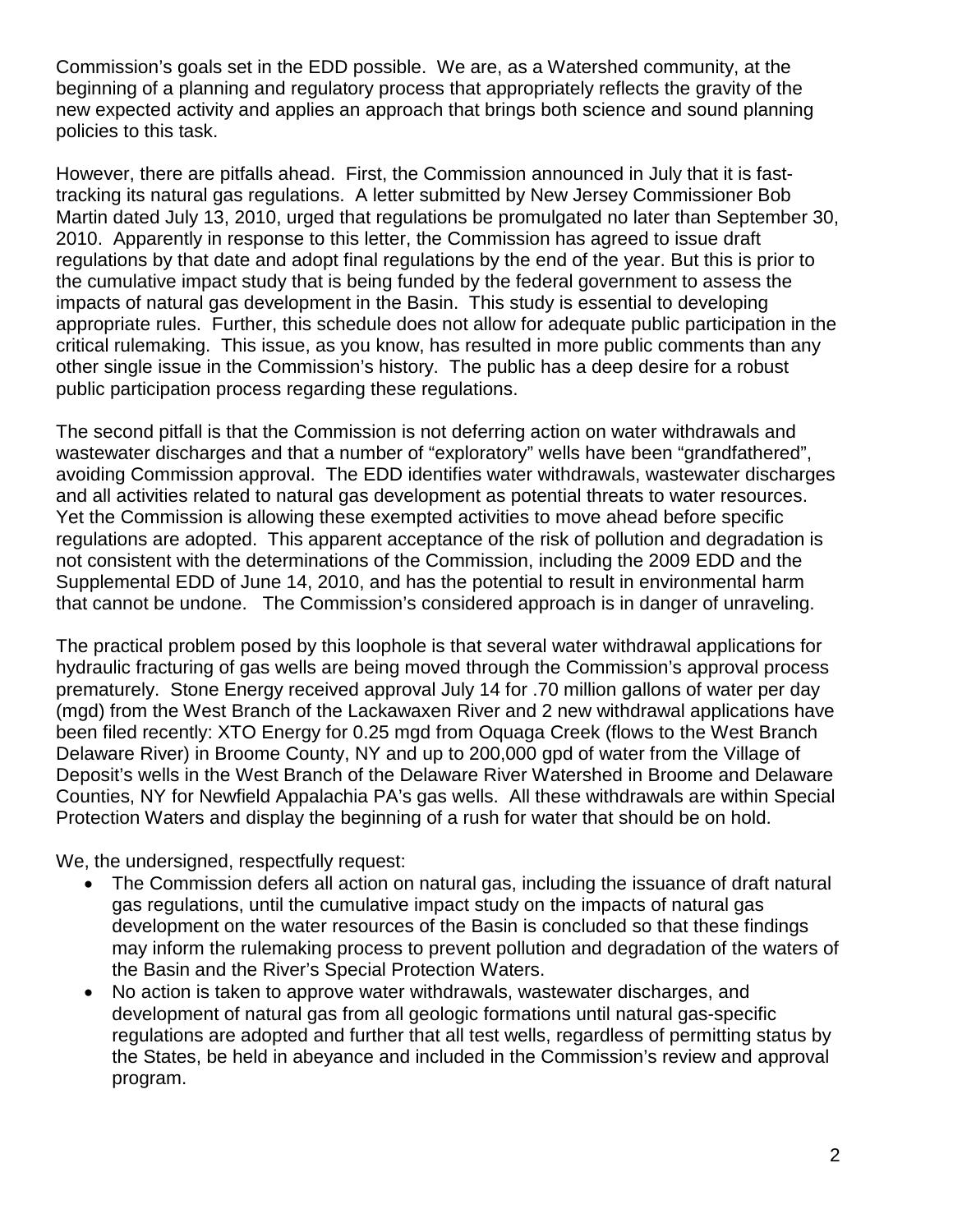We request these actions be taken at the September 15 meeting of the Commission, or sooner.

Respectfully submitted,

American Canoe Association, John P. Brunner, Chair, Delaware Valley Division, National American Rivers, David Moryc, Senior Director of River Protection, National Association of New Jersey Environmental Commissioners, Sandy Batty, NJ Burnham Park Association, Dr. Lynn L. Siebert, President, NJ Catholic Daughters of the Americas, Mary Smith, Diocese of Rochester, NY Catholic Daughters of the Americas, New York State, Mary Smith, NY Catskill Citizens for Safe Energy, Jill Wiener, NY Catskill Mountainkeeper, Wes Gillingham, Program Director, NY Chemung County Church Women United, Mary Smith, NY Chemung County Council of Churches, Mary Smith, NY Chemung County Council of Women, Mary Smith, NY Citizens Campaign for the Environment, Sarah Eckel, Policy Analyst, NY Citizen's Coalition for a Safe Community, Paul V. Ferrazzi, Culver City, CA Citizens for a Viable Easton, Robert Johnson, PA Clean Water New York, Susan Chew, NY Coalition for Responsible Growth & Resource Conservation, Anne Harris Katz, Secretary, PA Comeback Farm, Mark Canright, Farmer/Owner, NJ Community Environmental Defense Council, Inc., David Slottje, Executive Director, NY Congregation Tzekek V Shalom of Newtown, PA Corning/Elmira Past Regents Club, Mary Smith, NY Court St Joseph #139, Mary Smith, NY Crafts Creek Spring Hill Brook Watershed Association Inc., Bob Tallon, President, NJ Croton Watershed Clean Water Coalition, Inc., Fay C. Muir, President, NY Damascus Citizens for Sustainability, Barbara Arrindell, President, PA Delaware County Neighbors, Caroline Martin, NY Delaware River Greenway Partnership, Marion M. Kyde PhD, President, PA and NJ Delaware Riverkeeper, Maya K. van Rossum, Delaware Riverkeeper Network, Tracy Carluccio Earthjustice, Deborah Goldberg, Managing Attorney, NY EARTHWORKS Oil & Gas Accountability Project, Nadia Steinzor, Marcellus Reg. Organizer, Nat'l Environment America, Piper Crowell, National Environment New Jersey, Matt Elliott, NJ Environment New York, John Rumpler, NY Environmental Advocates of NY, Katherine Nadeau, Water & Natural Resources Program Dir., NY GAS DRILLING AWARENESS FOR CORTLAND COUNTY, Sheila Cohen, NY Grassroots Coalition, Patricia McPherson, President, CA Great Egg Harbor Watershed Association Fred Akers, River Administrator, NJ Hunterdon Land Trust Alliance, Catherine Suttle, NJ Ladies of Charity of Chemung County, Mary Smith, NY League of Women Voters of New Jersey, Nancy Hedinger, NJ Maiden Creek Watershed Association, Elaine Bartholomew, President, PA Morris Co. Trust for Historic Preservation, Marion O. Harris, Chairman, NJ Mountain Watershed Association, Beverly Braverman, Director, PA Musconetcong Mountain Conservancy, Tom Koven, NJ Sierra Club, Robin Mann, President, National Natural Resources Defense Council, Kate Sinding, Senior Attorney, NY